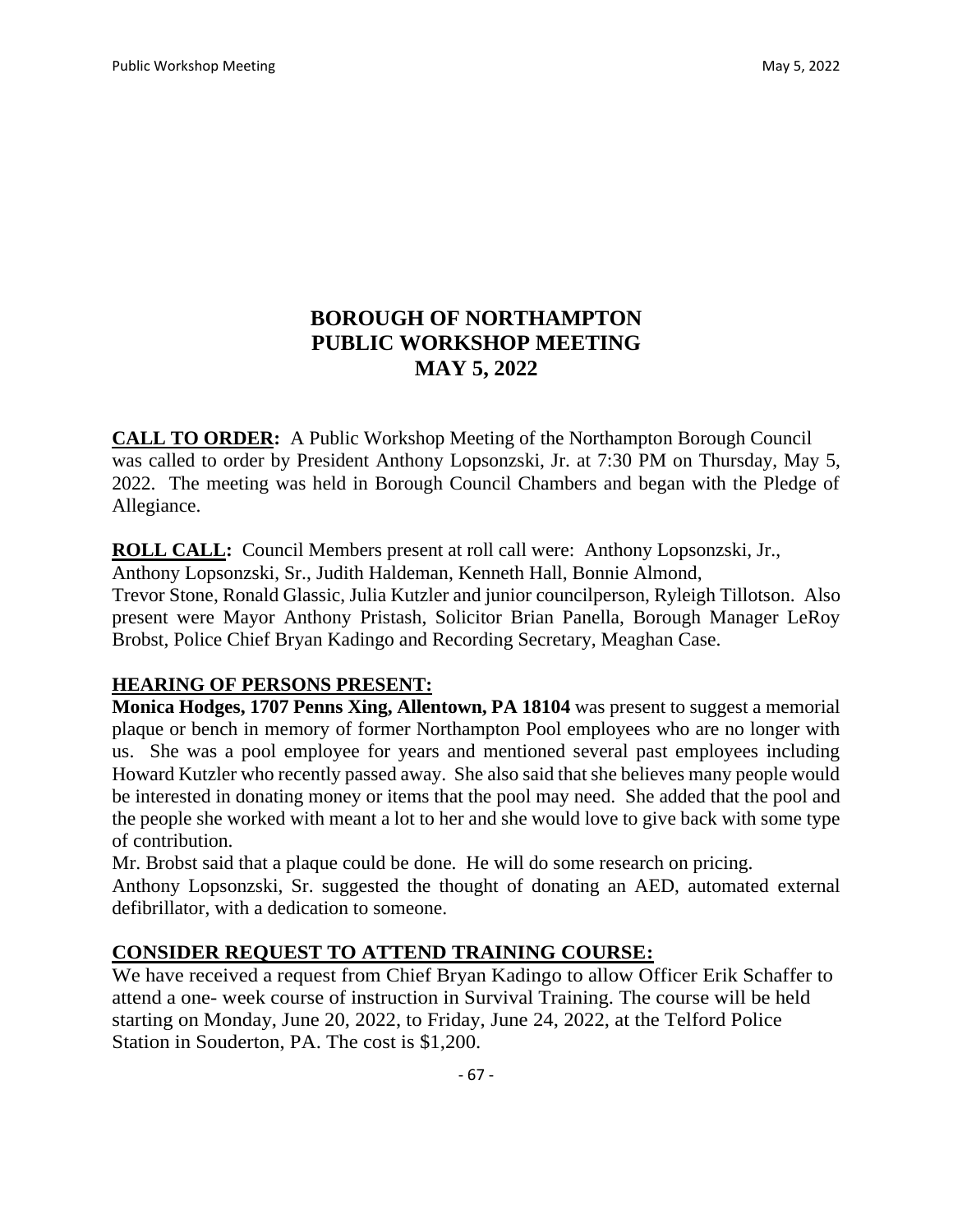**Motion:** A motion was made by Julia Kutzler, duly seconded by Trevor Stone and unanimously carried to grant permission to allow Officer Erik Schaffer to attend a one- week course of instruction in Survival Training from Monday, June 20, 2022, to Friday, June 24, 2022.

### **CONSIDER REQUEST OF ASSUMPTION OF THE BLESSED VIRGIN MARY CHURCH:**

We have received a request from the Assumption of the Blessed Virgin Mary Church to close a portion of East 22nd Street between Ridge Alley and Lincoln Avenue and a portion of Ridge Alley between East 22<sup>nd</sup> Street and Deibert Alley on Sunday, June 12, 2022. This will be the start of their Centennial Year Celebration and should not present any problems.

**Motion:** A motion was made by Julia Kutzler, duly seconded by Bonnie Almond and unanimously carried to grant permission to close a portion of East 22<sup>nd</sup> Street between Ridge Alley and Lincoln Avenue and a portion of Ridge Alley between East 22nd Street and Deibert Alley on Sunday, June 12, 2022 for Assumption of the Blessed Virgin Mary Church the start of their Centennial Year Celebration.

#### **CONSIDER REQUEST OF DIAMOND FIRE COMPANY:**

The Diamond Fire Company of Walnutport has requested the use of our portable band trailer from Friday, July 1, 2022, through Sunday, July 3, 2022. They will pay the delivery and pickup fee and have provided a Certificate of Insurance naming Northampton Borough as additionally insured. They did not request the use of the portable restroom facility.

**Motion:** A motion was made by Kenneth Hall, duly seconded by Ronald Glassic and unanimously carried to grant permission to The Diamond Fire Company of Walnutport to use our portable band trailer from Friday, July 1, 2022, through Sunday, July 3, 2022. They will pay the delivery and pickup fee.

#### **CONSIDER REQUEST OF RECREATION CENTER DIRECTOR:**

Recreation Center Director Jason Kremus has been having trouble with some Northampton Middle School students who purchase day passes and spend most of their time annoying the other members. To alleviate this nuisance, he is requesting that Council re-establish day pass prices as listed on the attachment. He is also requesting that middle school students who purchase day passes are accompanied by an adult.

**Motion:** A motion was made by Trevor Stone, duly seconded by Bonnie Almond and unanimously carried to require students under the age of 18 attending the Recreation Center be accompanied by an adult. One adult per family supervising would be acceptable. Council did not like the idea of a rate increase for all resident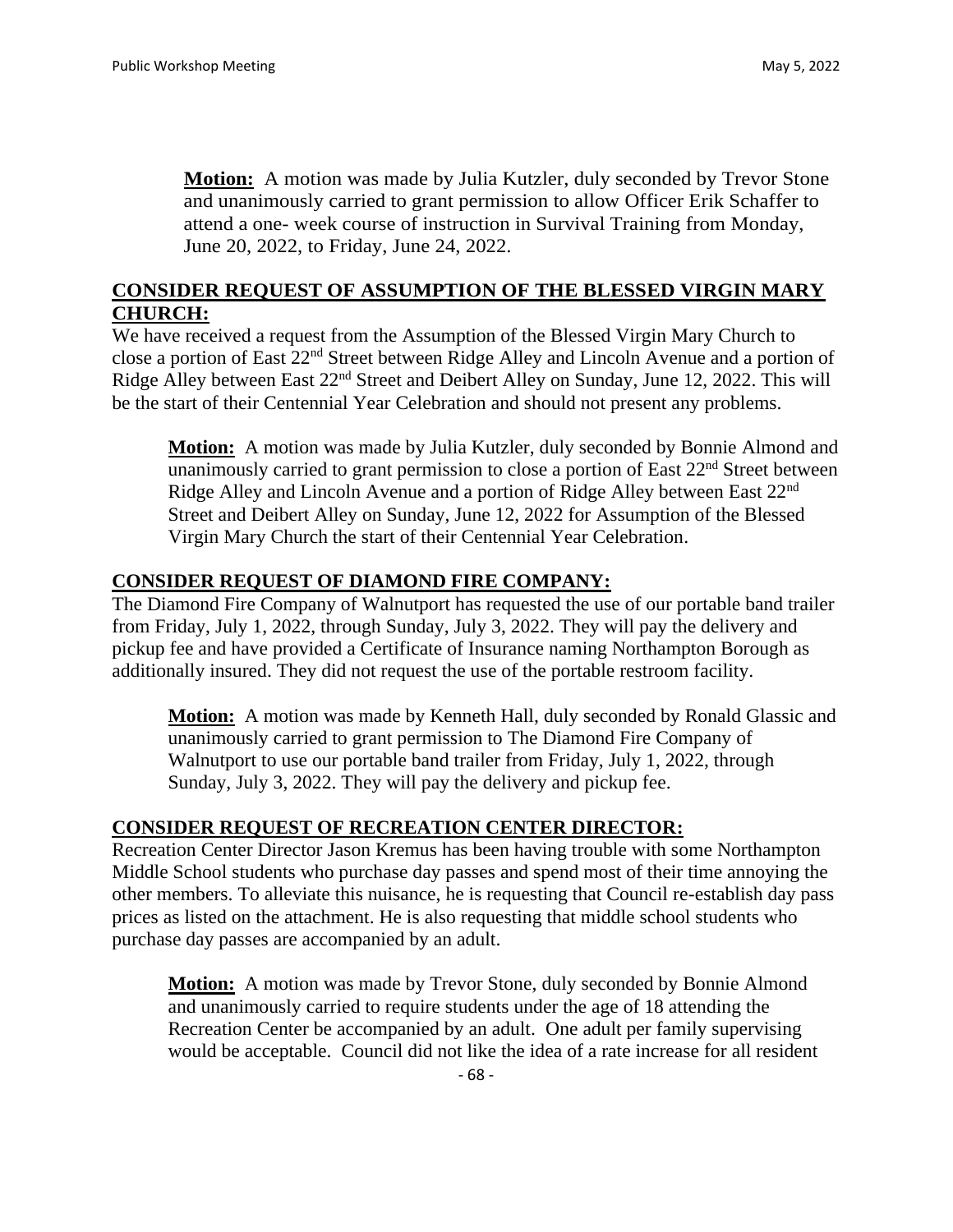and non-resident day passes. Trevor Stone added that it would not be fair to everyone else using the Recreation Center to raise the day pass rates because of a group of kids causing problems. Council agreed with Trevor Stone's comment.

### **REPORT FROM COMMITTEES:**

**Administration and Finance:** Councilman Hall reported that Northampton County will sponsor their third annual Northampton County Festival Awards Ceremony on Saturday, October 8, 2022. If Council wishes to nominate anyone, there are two categories. The first acknowledges an outstanding veteran, emergency personnel, volunteer, youth, or business candidate. The second category recognizes an outstanding municipal employee. --Borough Treasurer Mary Ellen Handlon suffered an off-duty injury that will keep her sidelined for at least two weeks and maybe longer. This comes at an inopportune time. With her telephonic assistance, we hope to be able to complete a payroll which is payable on May 5, 2022, and accounts payable, which would be approved at the May  $5<sup>th</sup>$  meeting. We hope to have Ms. Meaghan Case complete the payroll and Keith Knoblach said he would volunteer to try to complete the accounts payable to be approved. --Mr. Brobst has been notified by a representative of UGI that they need to push back

their start date for work within Northampton Borough until sometime between May 15, 2022 and May 20, 2022. East  $10<sup>th</sup>$  Street is still scheduled to be the first point of attack.

**Building, Land and Recreation:** Councilwoman Haldeman reported that Recreation Center Director Jason Kremus received a letter of thanks from the AARP site coordinator, Don Loughney. As in the past, they are most appreciative of the opportunity to serve their clients in our facility. This year, they prepared 145 Federal returns, 141 State returns and numerous local and PA property tax rebate returns.

--A crew has begun preparation of the municipal pool. We have placed ads in local newspapers to hire pool staff and we have also reached out through social media. Results are coming in but slowly.

--Historically, we hire our seasonal staff at the first Council meeting in May. However, Mr. Brobst is waiting until May 19<sup>th</sup> because the list of applicants would be incomplete.

**Code and Police:** Councilman Stone reported that included in your packet are the minutes from the last Planning Commission meeting held on April 13, 2022. The meeting dealt primarily with the review of a Joint Act 537 Plan prepared for Northampton Borough and Allen Township. Their recommendation cannot be acted on by Council until after a 30- day review period, which will occur on May 7, 2022. Their recommendation will appear on the May 19<sup>th</sup> agenda.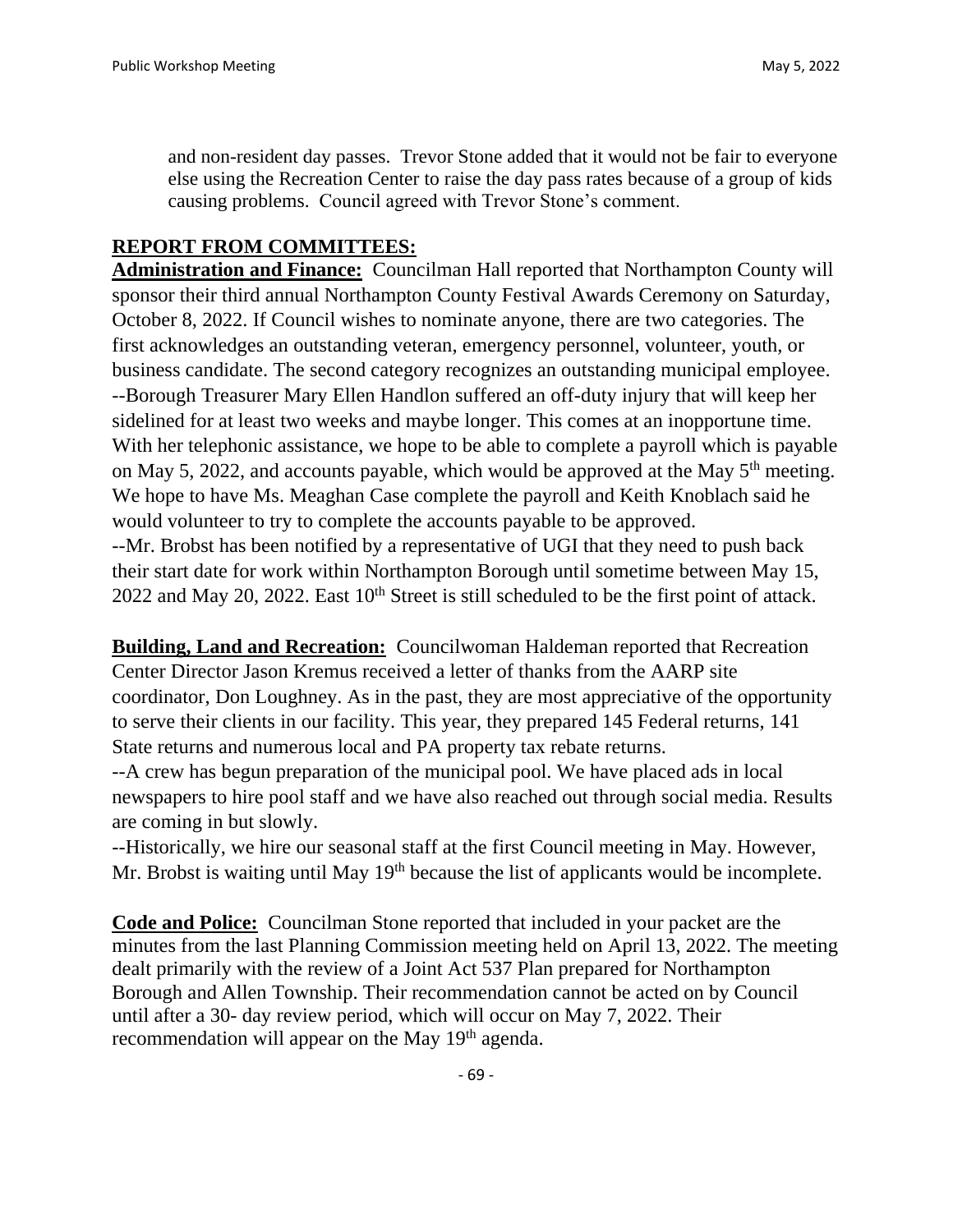**Fire and Health:** Councilwoman Kutzler reported that the firemen will be holding their annual coin toss on Saturday, May 7, 2022. So, if you are in the vicinity of  $21<sup>st</sup>$  and Main Streets, slow down and add some joy to their endeavor.

--The Farmers' Market is scheduled to open on Tuesday, May 3, 2022. Health Officer Ted Veresink will be conducting on-site inspections.

**Public Works and Sewer:** Councilman Glassic reported that the shredding event was held on Saturday, April 30, 2022, and was considered a success. The flow of the people taking advantage of it was continuous. Mr. Brobst is waiting for a report of the results, which is always supplied by Rpr. Zach Mako's office.

--Mr. Brobst is in the process of establishing random drug and alcohol testing for our CDL operators, as required by the Department of Transportation, and our police officers. The former provider discontinued the service on December 31, 2021.

--As for the case with pool personnel, those people applying to work as seasonal public works employees have been sluggish in providing their applications. However, Mr. Brobst is certain that by the time school or college ends, we will have applicants. Ronald Glassic suggested possibly raising the hourly rates for lifeguards. Council members had a discussion on raising the hourly rate for lifeguards.

**Motion:** A motion was made by Ronald Glassic, duly seconded by Anthony Lopsonzski, Sr. and unanimously carried to raise the hourly rate for lifeguards only, from \$9.75 per hour to \$10.00 per hour.

### **REPORT FROM COUNCIL MEMBERS:**

**Kenneth Hall** had nothing to report.

**Trevor Stone** asked if UGI was pushing back the work that was scheduled to be done. He also asked if they were going to address the whole area from start to finish. Mr. Brobst said that yes they were delayed with their initial start date but will start the area of  $10<sup>th</sup>$  Street with the next few weeks. He also added that they will complete the entire process from start to finish.

**Judith Haldeman** had nothing to report.

**Mayor Anthony Pristash** asked about the status of the pickle ball courts at Canal Street Park. Mr. Brobst said that public works is hoping to have them completed sometime around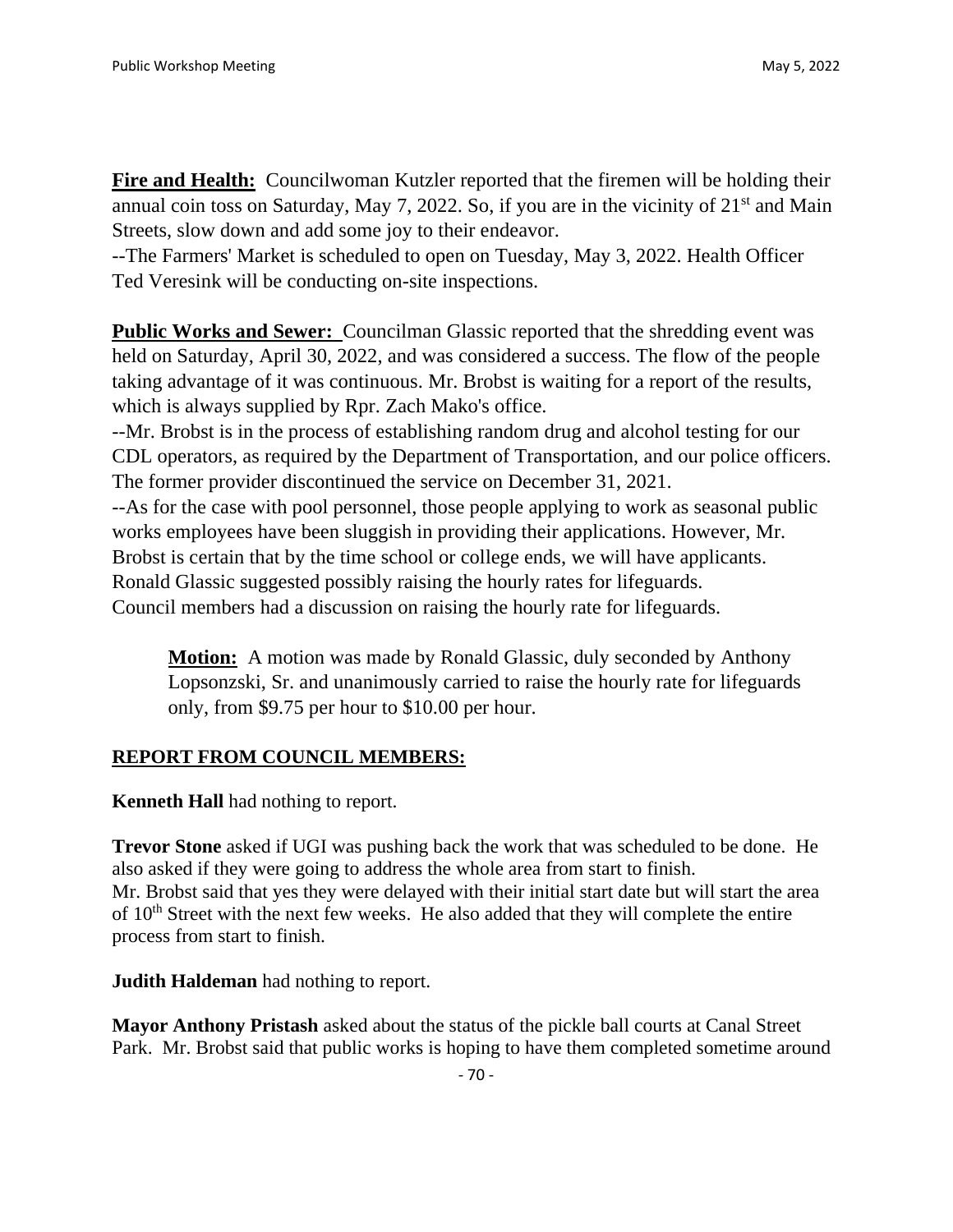June  $15<sup>th</sup>$ .

He mentioned that the PNC Bank at 21<sup>st</sup> and Main Street will be closing on July 22, 2022. They will be transitioning employees to the Fullerton branch. He said he was in contact with someone from Embassy Bank and they may be interested in purchasing the building. He added that the current owners are from Brooklyn, NY. He will keep everyone posted if he hears any further information.

--He wished everyone a Happy Cinco de Mayo.

**Solicitor Panella** notified the public that prior to the council meeting, there was an executive session to discuss personnel matters and ongoing litigation.

**Ryleigh Tillotson** said that she had a meeting with Mr. Brobst to discuss possible dates for the high school athlete's parade. Ryleigh and the athletic director are thinking of having it on July 9th in conjunction with the fireman's parade during the Northampton Community Days Fair.

**Bonnie Almond** said she was struggling with her role as a council member. She is unsure of exactly what is expected and the limits of what they can actually do as council members. --She referenced a recent incident that was brought to her attention. A resident in the area of 15<sup>th</sup> Street and Washington Avenue has been experiencing 6-8 teenagers being very loud and disturbing the neighborhood. She said she was told this is an ongoing problem every evening. They called the police department to report the issue.

Chief Kadingo said he understood the complaint, however, the police department could not do anything for them being loud. He said kids are loud and they weren't doing anything illegal.

--She asked Chief Kadingo to have the police keep an eye out for a motorcycle speeding past the NAA fields.

**Julia Kutzler** said she wished we lived in a better society. She referenced Ms. Almond's incident adding that it's so hard to deal with constant disturbances, especially when it's happening in your neighborhood.

--She is concerned about the code office getting out in the borough addressing high grass and weed issues. She said there are several properties in the borough that need attention. She specified an area in the 1800 block of Main Street with high grass.

--She reminded the public that all rental units must be inspected when a tenant changes.

--She wants to see our town cleaned up.

**Ronald Glassic** agreed with Bonnie Almond in regards to questioning her position and responsibilities as a council member. He said that it's a learning curve and all we can do is try to move things forward in a positive manner.

--He thanked the police department for catching the kids that took down the pole on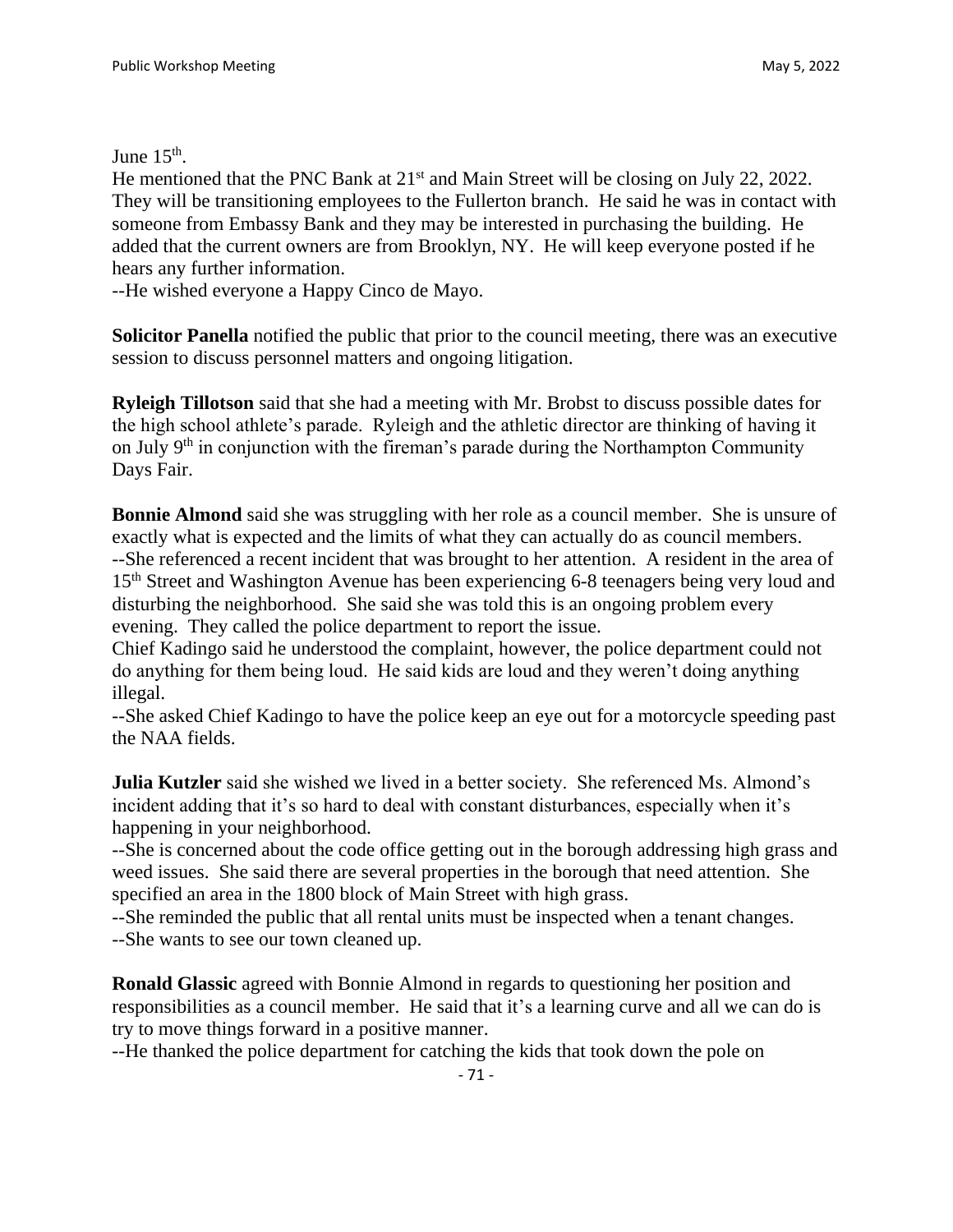Lerchenmiller Drive.

--He mentioned that the lack of pool applications could be that we are \$3.00 to \$4.00 under the going rate for lifeguards at the pool and possibly other positions. He said surrounding communities are paying more. Mr. Brobst agreed that may be the case.

--He mentioned the vandalism and graffiti at one of the pump houses. Someone spray painted all over two entry doors. He asked about us looking into getting cameras setup in the area and also look at what other areas of the borough may need cameras as well. --He is looking to move forward as a whole, to make everything better where we can.

**Anthony Lopsonzski, Sr.** asked Chief Kadingo to have the officers keep an eye out for people riding dirt bikes on the sidewalks in the 1600 block of Poplar Street and on Newport Avenue. He said it is creating problems and has been an issue as of recent.

Chief Kadingo said that three officers will be attending the International Police Mountain Bike Association (IPMBA) training event on Monday May 9, 2022. He said having these officers patrol on bikes will hopefully keep things like this under control. He will have the officers out upon completion of the training.

--Mr. Lopsonzski, Sr. also mentioned areas where cars are parking illegally. He spoke with Mr. Brobst about placing "No Parking" signs is certain areas.

--He said the shredding event was a huge success.

--He gave kudos to the fire police for a job well done and State Representative Zach Mako, adding that he does care.

--He was happy to hear about the pickle ball court at Canal Street.

--He suggested if we face the possibility of lack of lifeguards that we should consider rotating/sharing lifeguards with other surrounding communities.

--He gave kudos to Ryleigh for doing a fantastic job. He commended the good progress on the athlete's parade. He added that the parade will be a worthwhile endeavor and this year's athletes deserve it.

# **ANNOUNCEMENTS:**

Mr. Brobst thanked Ms. Case for assisting with processing payroll in Mary Ellen's absence.

--The Lehigh Valley Planning Commission sent us a letter stating that the proposed Act 537 Plan was consistent with the comprehensive plan. With their approval, a draft copy of the Act 537 Plan was sent to DEP.

--Mr. Brobst has selected a new testing facility for random drug and alcohol testing.

--He said that the shredding event was well attended and very successful.

**Motion:** A motion was made by Kenneth Hall, duly seconded by Anthony Lopsonzski, Sr. and unanimously carried to grant permission to close Al Erdosy Drive on May 6, 2022 with a rain date of May 20, 2022, May 12, 2022, May 13,